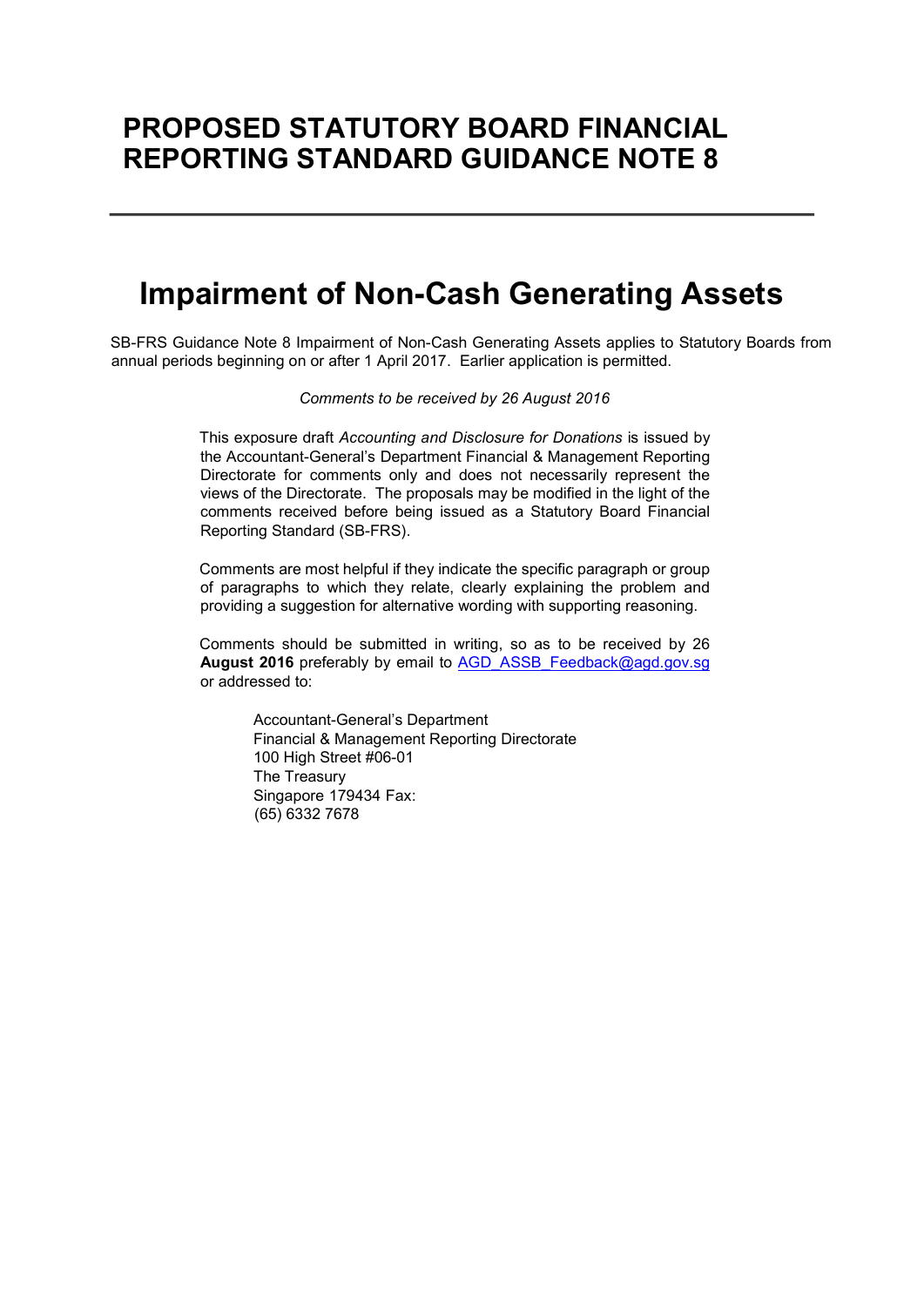## **Contents**

|                                                                         | paragraphs |
|-------------------------------------------------------------------------|------------|
| <b>INTRODUCTION</b>                                                     | $1 - 3$    |
| <b>SCOPE</b>                                                            | $4 - 5$    |
| <b>DEFINITION OF NON-CASH GENERATING ASSETS</b>                         | $6-9$      |
| <b>IDENTIFYING IMPAIRMENT IN NON-CASH GENERATING ASSETS</b>             | $10 - 14$  |
| COMPUTING THE IMPAIRMENT AMOUNT IN NON-CASH GENERATING<br><b>ASSETS</b> | $15 - 22$  |
| <b>Depreciated Replacement Cost Approach</b>                            | 19         |
| <b>Restoration Cost Approach</b>                                        | 20         |
| <b>Service Units Approach</b>                                           | 21         |
| <b>EFFECTIVE DATE</b>                                                   | 23         |

ANNEX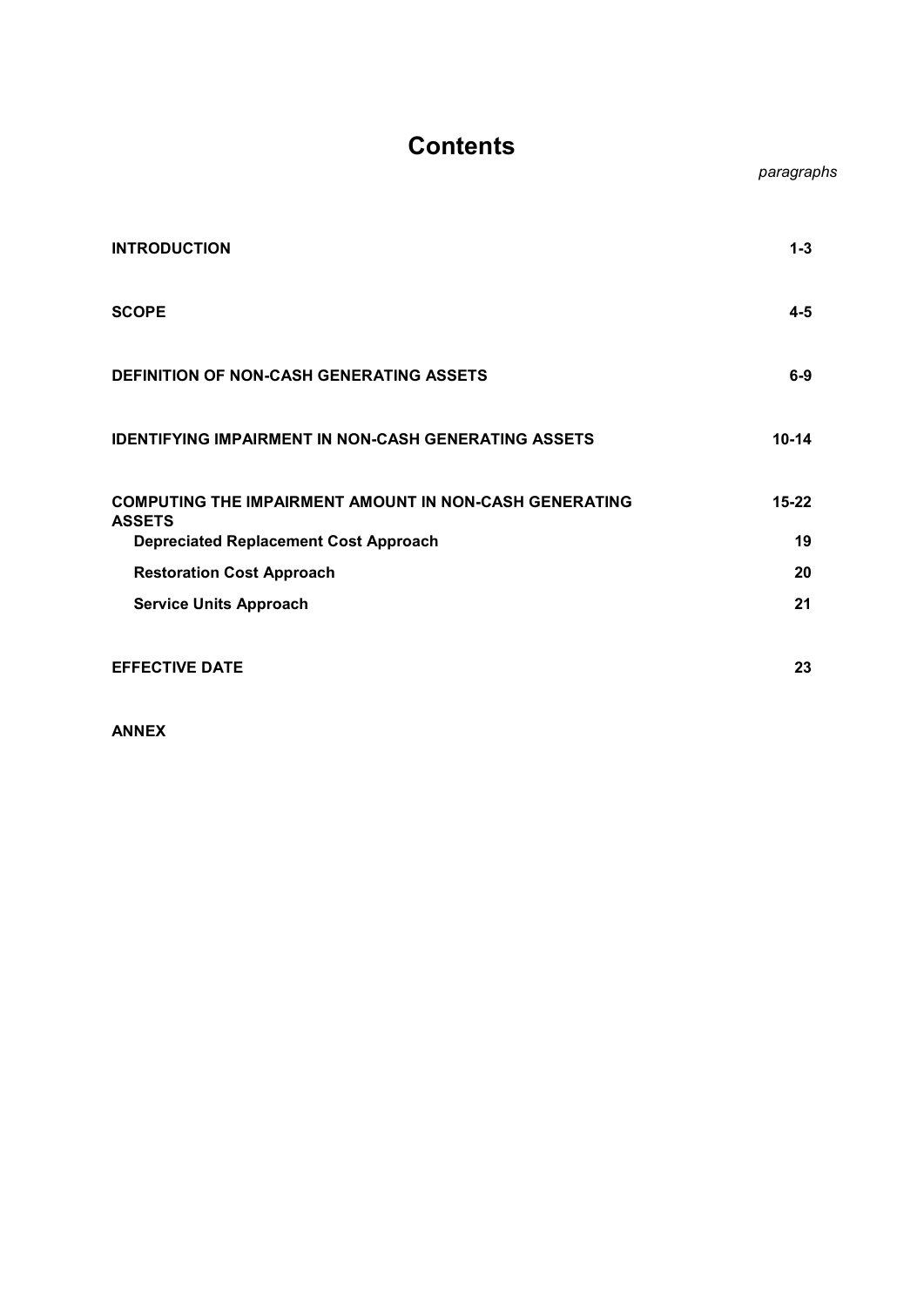Statutory Board Financial Reporting Standard Guidance Note 8 Impairment of Non-Cash Generating Assets is set out in paragraphs 1- 23 and Annex. All the paragraphs have equal authority. SB-FRS Guidance Notes are issued to standardise the accounting and disclosure requirements of Statutory Boards in specific areas and are to be complied with by Statutory Boards. These Guidance Notes rank behind SB-FRS and INT SB-FRS in terms of importance.

The principles in SB-FRS Guidance Note 8 have been adapted from International Public Sector Accounting Standards IPSAS 21 Impairment of Non-Cash-Generating Assets.

This SB-FRS includes select text and extracts from the Handbook of International Public Sector Accounting Pronouncements, 2016 Edition, Handbook of International Public Sector Accounting Pronouncements, 2017 Edition, and Handbook of International Public Sector Accounting Pronouncements, 2018 Edition of the International Public Sector Accounting Standards Board, published by IFAC and is used with permission of IFAC.

Use of the SB-FRS does not guarantee or represent compliance with the International Public Sector Accounting Standards. Contact Permissions@ifac.org for permission to reproduce, store or transmit, or to make other similar uses of the Handbook of International Public Sector Accounting Pronouncements, 2016 Edition, Handbook of International Public Sector Accounting Pronouncements, 2017 Edition, and Handbook of International Public Sector Accounting Pronouncements, 2018 Edition, or extracts thereof.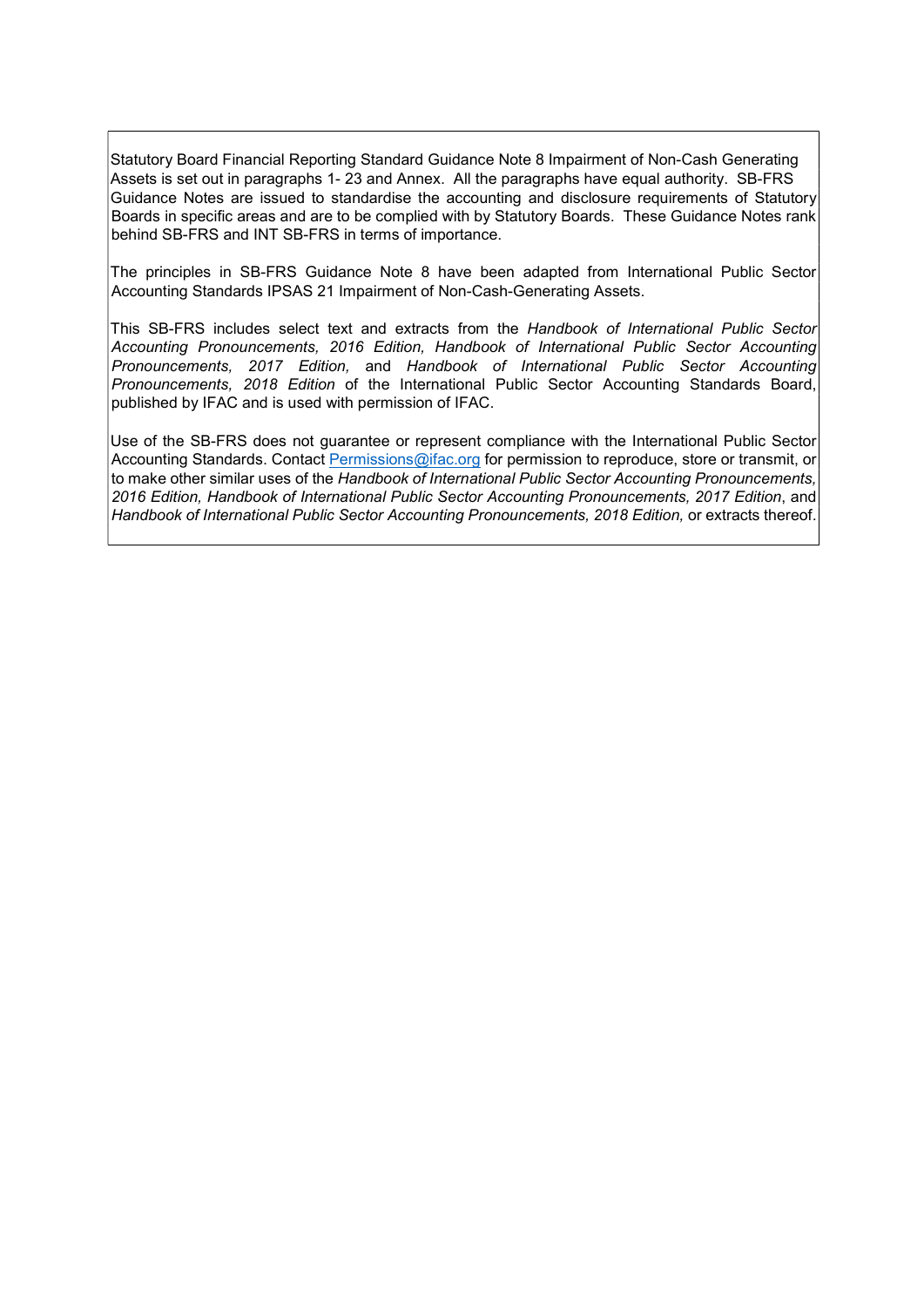## Proposed Statutory Board Financial Reporting Standard (SB-FRS) Guidance Note 8

## Impairment for Non-Cash Generating Assets

## Introduction

1. SB-FRS 36 Impairment of Assets prescribes how Statutory Boards should identify, measure and account for the impairment of assets. SB-FRS 36 is identical to the Accounting Standards Council's FRS 36 Impairment of Assets which was developed primarily with "for-profit" entities in mind. The concept of cash generating assets/units is central to SB-FRS 36. The assessment of cash inflows and outflows is therefore important in assessing impairment of assets under SB-FRS 36.

2. Statutory Boards are autonomous bodies set up by Acts of Parliament and are directly accountable to the Parliament. They are set up to fulfil public functions and are not bottom-line driven. In fulfilling their public functions, Statutory Boards may have some assets that are not meant to generate financial returns (i.e. non-cash generating assets). These assets are often not actively traded in the market and may be funded separately by government grants. In some cases, Statutory Boards are expected to fund expenditure to operate or replace these assets in future, using the surpluses accumulated from other activities. As such, the concepts of cash generating assets and assessment of cash inflows and outflows under SB-FRS 36 are at times, not applicable to these assets.

3. An asset is impaired when its carrying amount exceeds its recoverable amount. In other words, impairment is a loss in the future economic benefits or service potential<sup>1</sup> of an asset, over and above the systematic recognition of the loss of the asset's future economic benefits or service potential through depreciation.

## Scope

-

4. The recognition, measurement and disclosure principles for impairment loss and reversal of impairment loss should follow that prescribed in SB-FRS 36.

5. This Guidance Note provides guidance to Statutory Boards on the definition of non-cash generating assets, how to identify impairment in non-cash generating assets, and measure the amount of recoverable amount for value in use. This Guidance Note does not apply to the assets excluded from the scope of SB-FRS 36 as indicated in paragraphs 2 – 5 of SB-FRS 36.

## Definition of Non-Cash Generating Assets

6. Cash-generating assets are assets that are held with the primary objective of generating commercial returns<sup>2</sup>. An asset generates commercial returns when it is deployed in a manner consistent with that adopted by a profit-oriented entity. This means that the entity intends to generate positive cash inflows from the asset and earn a commercial return that reflects the risk involved in holding the asset.

<sup>1</sup> Service potential indicates the capacity of an asset to provide goods and services in accordance with an entity's objectives, without necessarily generating any net cash in-flows.

<sup>&</sup>lt;sup>2</sup> Definition in International Public Sector Accounting Standards (IPSAS) 21 Impairment of Non-Cash Generating Assets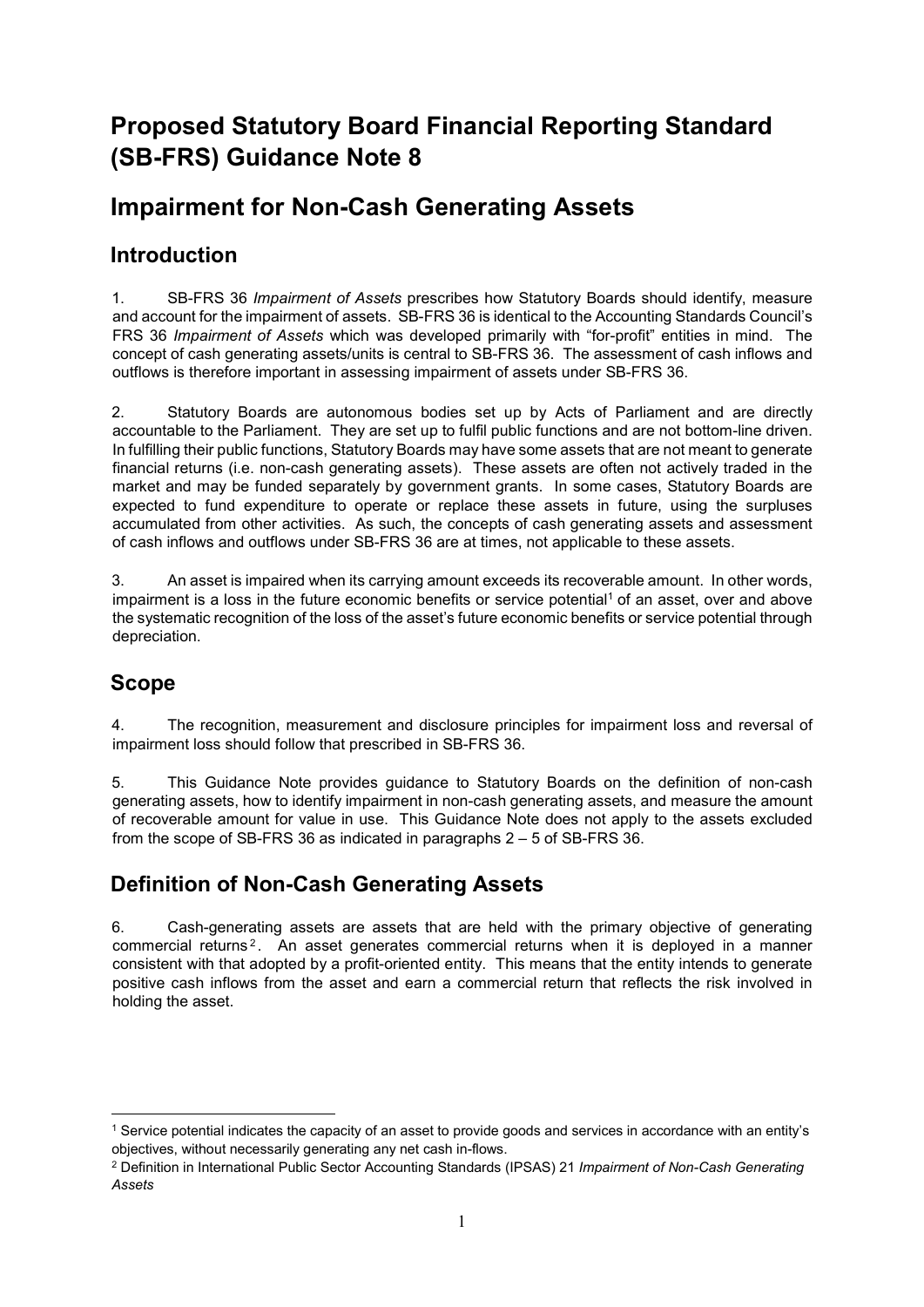7. Corporate assets are assets other than goodwill that contribute to the future cash flows of both the cash-generating unit under review and other cash-generating units $^3\!$  . Examples of corporate assets  $^+$ are head office assets.

8. Non-cash generating assets are assets other than cash-generating assets and corporate assets. Therefore, an asset may be a non-cash generating asset even though some cash is generated from its use.

9. Non-cash generating assets are held by Statutory Boards to fulfil social objectives and / or for national interests, rather than generate commercial returns. Public parks, accommodation rented out to the needy at rates below cost-recovery and toll-free roads are examples of non-cash generating assets.

## Identifying Impairment in Non-Cash Generating Assets

10. As non-cash generating assets are held not for commercial returns, they often would not generate cash inflows that would exceed their carrying amounts. The primary objective of Statutory Boards is also not to generate commercial returns for Government. Therefore, it would not be appropriate to assess for impairment for these assets in the same way as it is done for cashgenerating assets.

11. Statutory Boards should consider, as a minimum, the following indicators<sup>4</sup> of impairment for non-cash generating assets:

- Demand or expectations of demand for the services provided by the non-cash generating assets have ceased or significantly declined;
- Significant long-term changes with an adverse effect on the Statutory Board have taken place or will take place in the near future, in the technological, legal or government policy environment in which the Statutory Board operates;
- Significant long-term changes with an adverse effect on the Statutory Board have taken place, or are expected to take place in the near future, in the extent to which, or manner in which, an asset is used or is expected to be used by the Statutory Board. These changes include the asset becoming idle, plans to discontinue or restructure the operation to which an asset belongs, or plans to dispose of an asset before the previously expected date; or
- Evidence is available of obsolescence or physical damage of an asset.

12. The list of indicators provided in paragraph 11 is not exhaustive, and there may be other indications that an asset may be impaired.

13. If there is evidence that a non-cash generating asset may be impaired, Statutory Boards should refer to paragraphs 19-21 for the methods to compute the impairment amount of the non-cash generating assets and then write down the carrying amount to the recoverable amount of the assets.

14. If there is no indication of a potential impairment loss, there is no requirement to make a formal estimate of the recoverable amount of the assets.

## Computing the Impairment Amount in Non-Cash Generating Assets

-

<sup>3</sup> Definition in SB-FRS 36

<sup>4</sup> Concept of indicators are adapted from those indicated in International Public Sector Accounting Standards (IPSAS) 21 Impairment of Non-Cash Generating Assets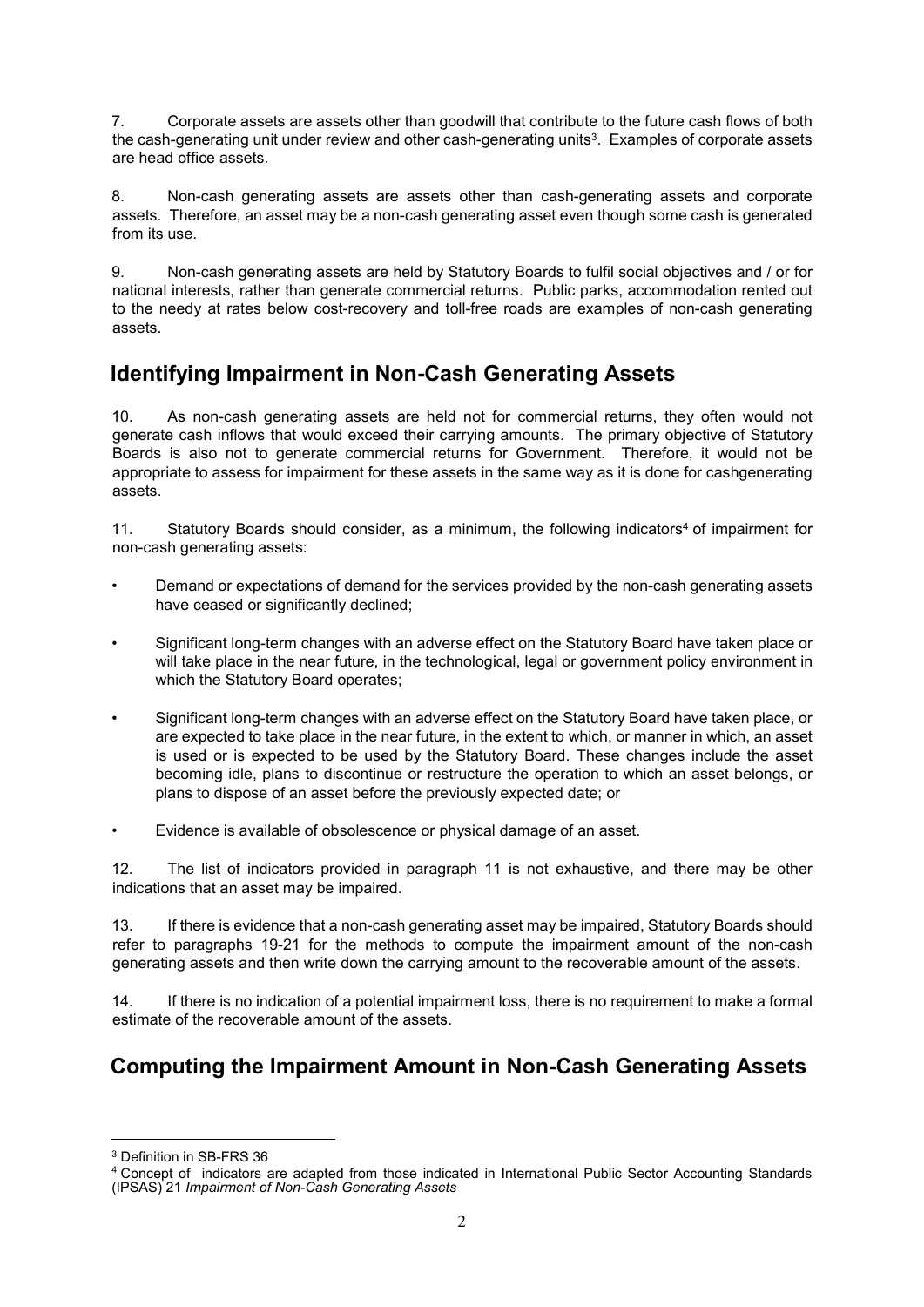15. If, and only if, the recoverable amount of a non-cash generating asset is less than its carrying amount, the carrying amount of the asset shall be reduced to its recoverable amount. This reduction is an impairment loss.

16. Recoverable amount is the higher of the non-cash generating asset's fair value less costs to sell and its value in use. The value in use of a non-cash generating asset is the present value of the asset's remaining service potential.

17. Statutory Boards *may consider, but are not limited to*, adopting the 3 methods<sup>5</sup> of determining the value in use:

- a. Depreciated Replacement Cost Approach;
- b. Restoration Cost Approach; and
- c. Service Units Approach.

18. The choice of the most appropriate approach to measuring value in use depends on the availability of data and the nature of impairment.

#### Depreciated Replacement Cost Approach

19. The replacement cost of an asset is the cost to replace the asset's gross service potential. This cost is depreciated to reflect the asset in its used condition. An asset may be replaced either through reproduction (replication) of the existing assets or through replacement of its gross service potential. The depreciated replacement cost is measured as the reproduction or replacement cost of the asset, whichever is lower, less accumulated depreciation calculated on the basis of such cost, to reflect the already consumed or expired service potential of the asset.

#### Restoration Cost Approach

20. Restoration cost is the cost of restoring the service potential of an asset to its pre-impaired level. Under this approach, the present value of the remaining service potential of the asset is determined by subtracting the estimated restoration cost of the asset from the current cost of replacing the remaining service potential of the asset before impairment. The latter cost is usually determined as the depreciated reproduction or replacement cost of the asset whichever is lower.

#### Service Units Approach

21. Under this approach, the present value of the remaining service potential of the asset is determined by reducing the current cost of the remaining service potential of the asset before impairment to conform to the reduced number of service units expected from the asset in its impaired state. As in the restoration cost approach, the current cost of replacing the remaining service potential of the asset before impairment is usually determined as the depreciated reproduction or replacement cost of the asset before impairment, whichever is lower.

22. Illustrative examples on measurement of impairment loss on non-cash generating assets are provided in Annex.

### Effective Date

-

23. This Guidance Note is operative for financial statements covering periods beginning on or after 1 April 2017. Earlier application if permitted.

<sup>&</sup>lt;sup>5</sup> These are suggested by International Public Sector Accounting Standards (IPSAS) 21 Impairment of Non-Cash Generating Assets issued by the International Public Sector Accounting Standards Board (IPSASB)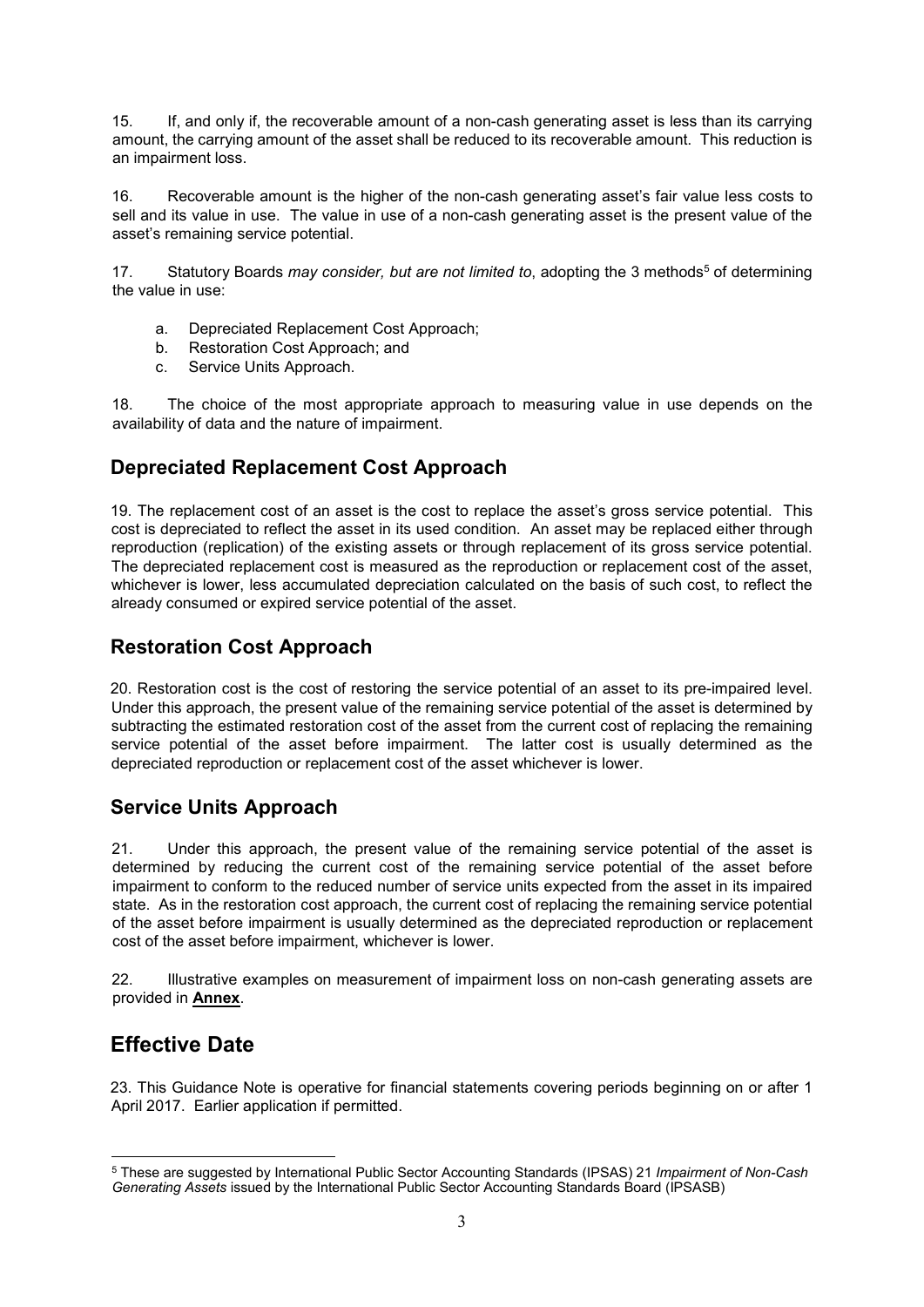#### Annex

### Method 1: Depreciated Replacement Cost Approach

An office building was constructed at a cost of \$12 million. The estimated useful life of the factory building is 50 years. The office is closed 10 years later due to a change in development plans in the area. The office is converted to be used as a school. The current replacement cost for a school similar to the capacity of the office is \$ 8 million.

#### Analysis

As the purpose of the building has changed significantly and this change of use is not anticipated to change in the foreseeable future, impairment is indicated. The impairment loss using the depreciated replacement cost approach is determined as follows:

Carrying value of the building before change of use:

|                                                 | w          |
|-------------------------------------------------|------------|
| Cost                                            | 12,000,000 |
| Accumulated depreciation (\$12 m x 10/50 years) | 2,400,000  |
| Carrying amount                                 | 9,600,000  |

Replacement cost of a school of similar capacity:

|   | Cost of school                                 | 8,000,000 |
|---|------------------------------------------------|-----------|
|   | Accumulated depreciation (\$8 m x 10/50 years) | 1,600,000 |
| b | Recoverable Service amount                     | 6,400,000 |
|   |                                                |           |
|   |                                                |           |
|   | Impairment loss (a-b)                          | 3,200,000 |

### Method 2: Restoration Cost Approach

A school building was damaged in a fire 10 years after it was constructed at a cost of \$10 million. The school building has a useful life of 50 years. The restoration cost is estimated as \$500,000 and there is no change to the useful life after the restoration. The cost of a new school building with the same capacity is \$8 million.

#### Analysis

Indication of impairment exists due to the physical damage to the building. Impairment loss using the restoration cost approach is determined as follows:

Carrying value of the school building:

|   | Cost                                            | 10,000,000 |
|---|-------------------------------------------------|------------|
|   | Accumulated depreciation (\$10 m x 10/50 years) | 2,000,000  |
| а | Carrying amount                                 | 8,000,000  |

Replacement cost of a school of similar capacity: